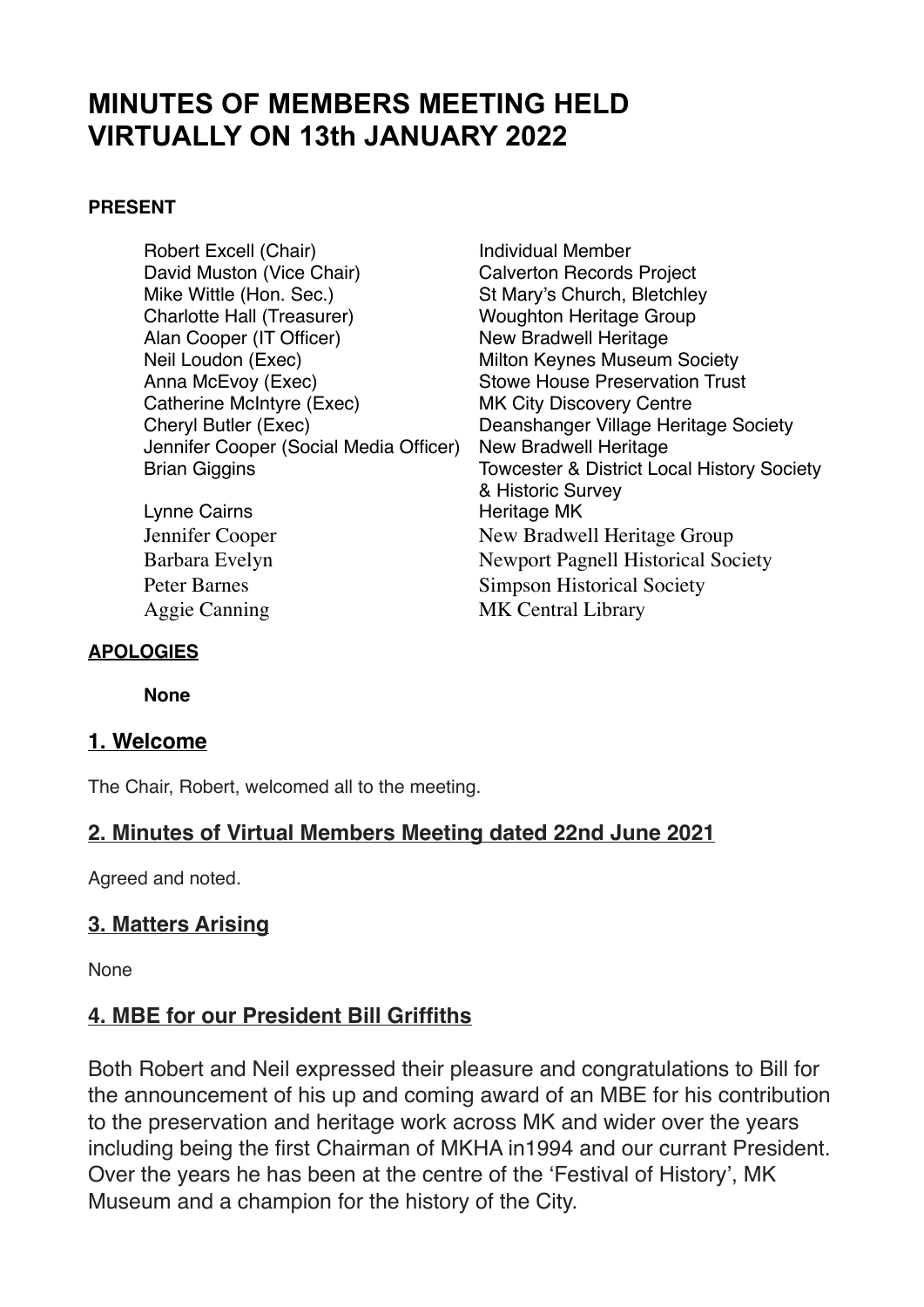## **5. MKHA Committee Vacancies**

Cheryl Butler who has been a long time member of MKHA representing Deanshanger Village Heritage Society and Minute Taker and member of the Exec Committee is moving to Lincolnshire in the Spring of 2022.

Mike Wittle, representing St Mary's Church, Bletchley and currant Hon Secretary of MKHA is also moving out of the area in the Summer of 2022.

This will leave TWO vacancies on the MKHA Exec Committee. If anyone is willing to join the Exec of MKHA and /or take on the Hon Secretary post please will they contact the Chair, Robert Excell.

## **6. Arch-MK - Outcomes and Next Steps**

## **6.1. Community Foundation sponsored project complete (slide 7)**

- Consultant archivist's final report submitted and accepted
	- 49 archiving recommendations made across 8 groups
	- 60 recommendations/positive outcomes recorded by groups All groups committed to recognised series cataloguing
	- Remaining recommendations underway

### **Paragraphs 6.2 – 6.9 (Slides 8 – 15)**

### **NB: The bullet points in dark face were illustrated and used for presentation and discussion at the meeting.**

### **6.2 Cowper & Newton Museum (slide 8)**

## **6 recommendations 6 + outcomes**

•Cataloguing over 2,000 items (archive and 3D objects) onto MODES

•Repackaging photographs using Glassine sleeves

•Re-vamping of the lace room

•Repackaging lacing costumes using acid-free tissue paper

•Repackaging rare books using acid-free tissue paper

•Completion of a paper catalogue of documents.

## **6.3 Newport Pagnell Historical Society (slide 9)**

## **9 recommendations 9 outcomes**

•Purchased museum display cabinets with external funding from the Co-op Local Community Fund •Repackaged costumes using tissue paper

•Repackaged maps, removed elastic bands, and secured with archival tape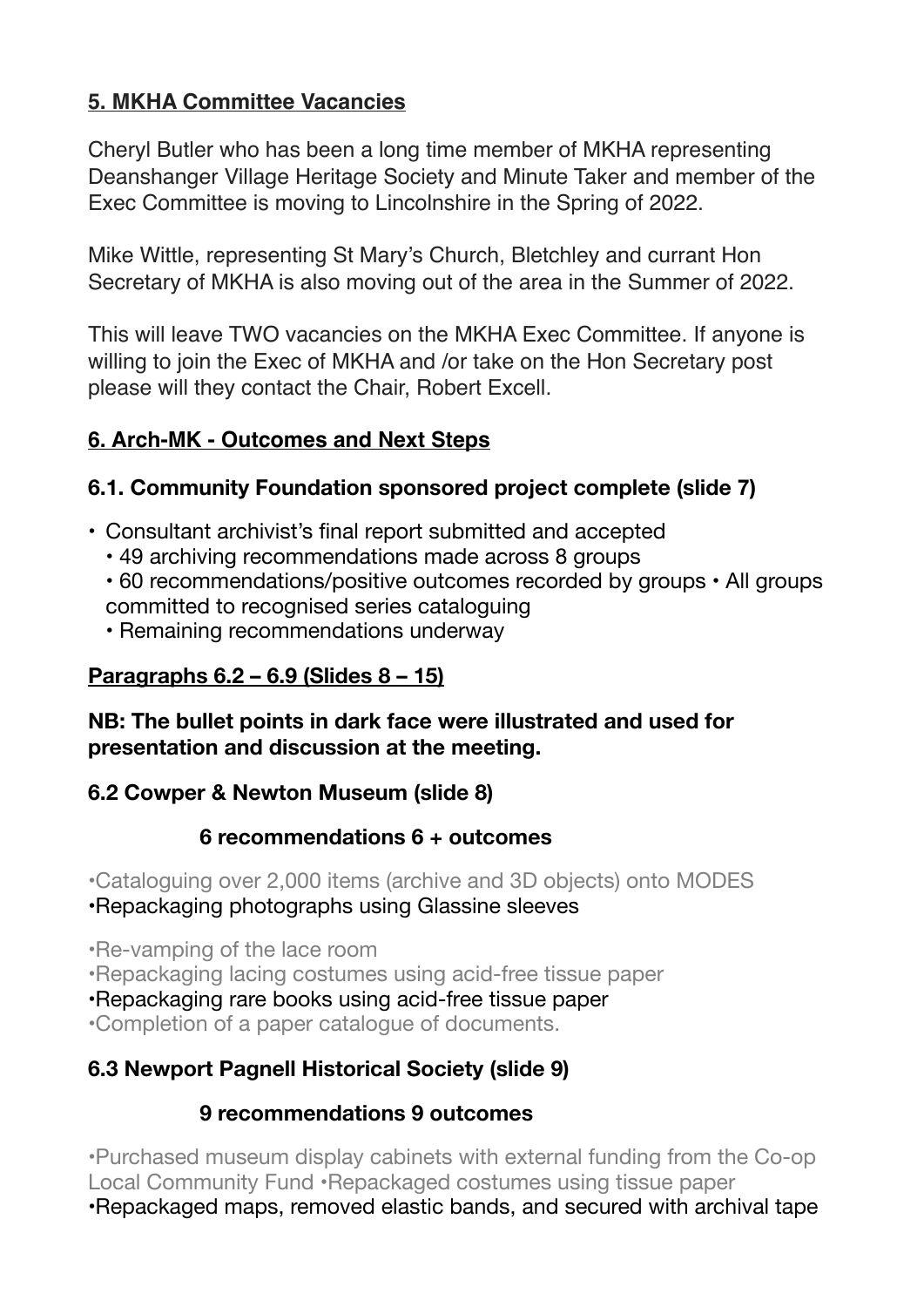•Re-boxed the Aston Martin memorabilia (3D objects) •Created two Excel catalogues (by room order, and by date order)

•Added locations to the Excel catalogue to assist with object and document retrieval

•Used mending tape for maps

•Purchased an archive box for storing oversize material

## **6.4 Stoke Goldington Association (slide 10)**

## **4 recommendations 5 outcomes**

•Repackaging maps and securing with archival tape

# •Mending tears in maps using archival fixing tape

•Re-packaging audio-visual material (to be completed in due course when bespoke packaging eventually received) •Cataloguing the collection using Excel spreadsheets, using series

•Installing a glass cabinet for exhibiting material (currently a Remembrance and the British Legion exhibition)

# **6.5 Woughton Heritage (slide 11)**

## **7 recommendations 10 outcomes**

•Revisited the cataloguing

•Reviewed handling procedures for archive material •Prioritised the 1728 sale vellum,

•Stored archive documents in cool dry conditions •Repackaged maps in acid-free boxes and folders

•Repackaged postcards in acid-free sleeves •Continued series of exhibitions in September •Planning to have an informal 'memory tea party'

•Looked at copyright in relation to the collection •Liaising with Parks Trust on local heritage boards

Charlotte Hall spoke to her experience of the project and updated members about the project to restore and preserve velum documents Woughton Heritage own and digitalise them.

## **6.6. Yardley Gobion History Group (slide 12)**

## **4 recommendations 9 outcomes**

•Placing non-original archival material in poly pockets & ring binders •Repackaging /interleaving a fragmented scrapbook with acid- free tissue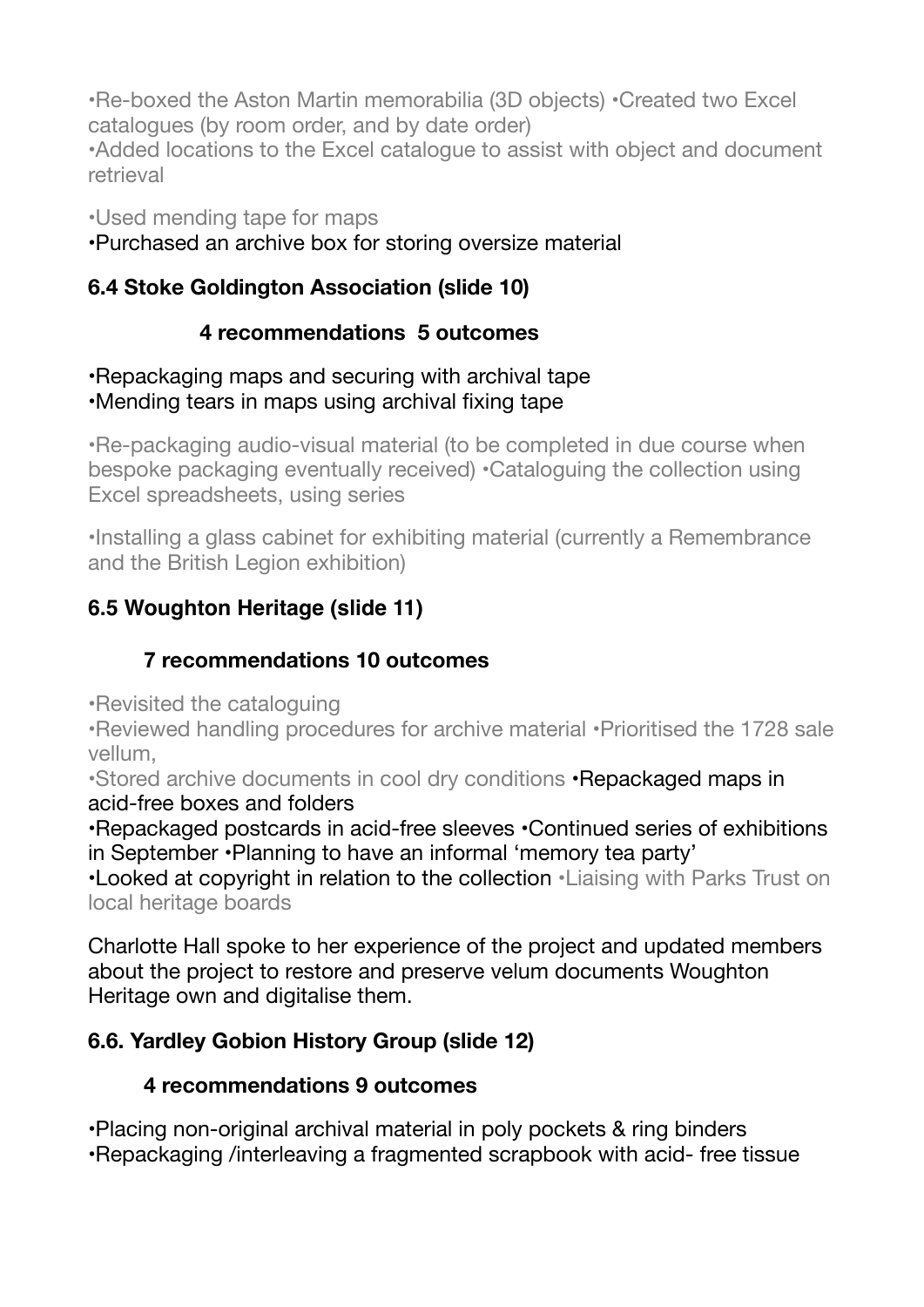#### •Altering the arrangement of digital photographs on computer •Re-naming document files to ensure they are clearly identifiable •Investigating making digital files read-only for security

•Investigating backing up digital contents on a more regular basis •Continuing to catalogue, but using the Excel database template •Typing out the 1911 census for Yardley Gobion

### •Purchasing a new steel cupboard to use alongside the existing one.

## **6.7 Roade Local History Society (slide 13)**

## **5 recommendations 10+ outcomes**

•Cataloguing the entire archive and object collection. •Designating a unique archival reference code item or file. •Sorting the archive collection into relevant 'series', and placing the entire archive in order •Creating a cataloguing spreadsheet that is kept updated as the collection expands and new acquisitions are acquired

# •Setting up plastic (metal-in due course) racking on

### which to store the archive

•Storing archive material in bankers' boxes and lever-arch files •Repackaging 3D objects in acid-free tissue paper and

### archive quality boxes

•Repacking documents in temporary plastic pockets until acid- free pocket available

## **6.8 New Bradwell Heritage (slide 14)**

### **8 recommendations 8 outcomes**

- Repackaging material in acid-free manuscript folders
- Repackaging photographs in acid-free envelopes
- Re-boxing material in archive boxes
- Repacking maps and plans in acid-free map bags
- Repackaging 3D objects using acid-free paper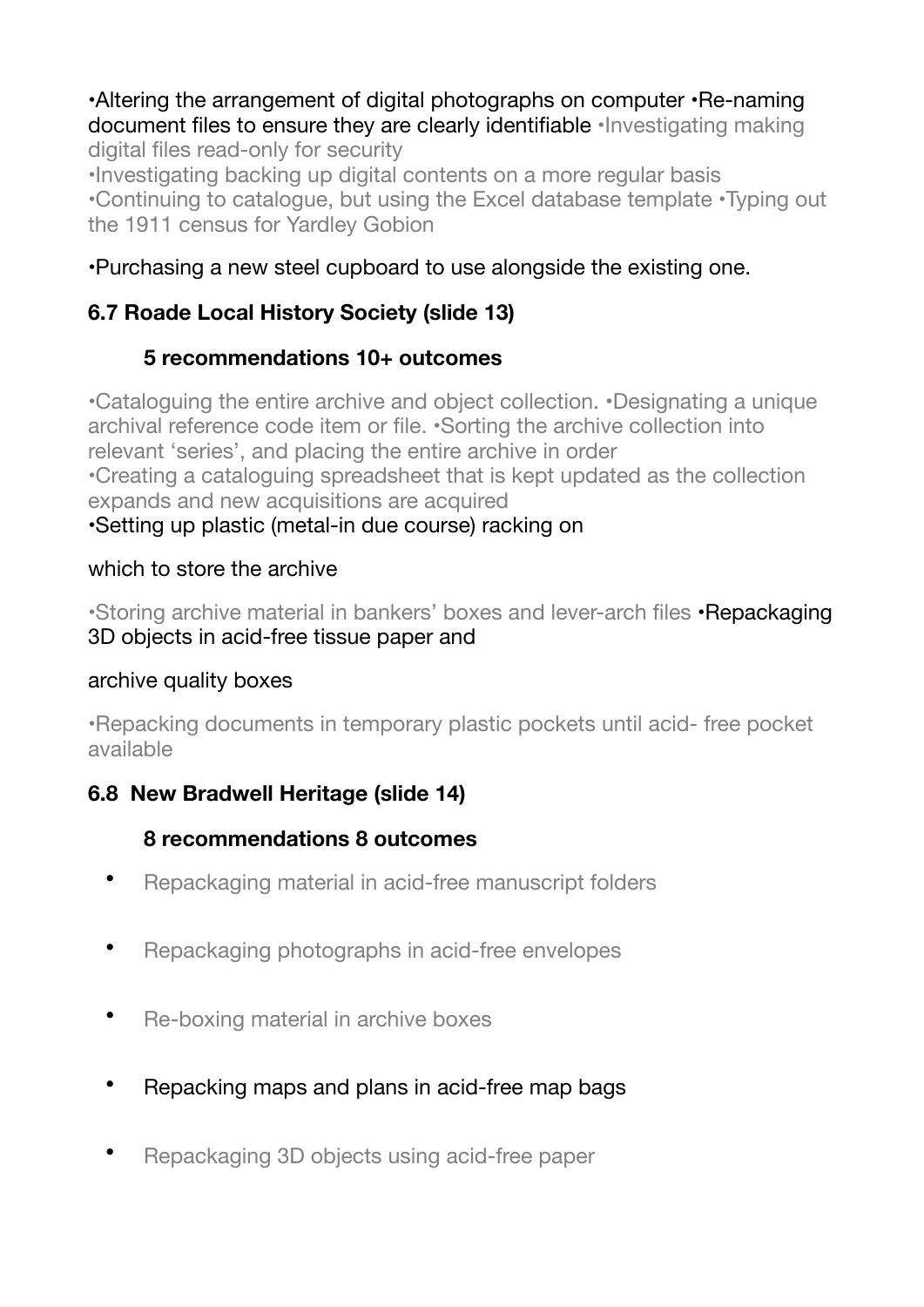- Cataloguing of the photograph collection (now complete)
- Cataloguing other items in the collection (in progress)
- Storing material in cupboards (mainly flat) for easy access and protection

Jennifer & Alan Cooper spoke to their experience of the project.

## **6.9 Bletchley Archaelogical & Historical Society (slide 15)**

## **5 recommendations 3 outcomes**

### •Re-packaging of two boxes of information files into acid-free archival sleeves

•Listing of photograph files on Excel

•Cataloguing the individual photographs on Excel (work in progress)

## **6.10 ArchMK Conclusion and Next Steps (slides 16 - 19)**

## **6.10.1. General Archiving knowledge gained through project**

- Sharing best practice between groups
- Maintaining knowledge acquired
- Disseminating to younger/diverse audiences
- Avoiding physical/information losses (plan Bs)
- Devising new ways to capture waning memories

## **6.10.2. Preservation knowledge gained through project**

- Set annual budget for archival supplies
- Immediately address damp and light issues
- Knowledge-sharing and 'championing' digital hierarchical structures, file
- naming, & back-up Address limited life span AV material (VHS)
- Investigate further external funding

## **6.10.3. Cataloguing & collection accessibility**

- Keep catalogues up to date (new acquisitions)
- Ensure wider public access
- Add MKHA to TNA 'Discovery ' platform

• Devise access methods for local on-site visitors • Seek external funding for digitisation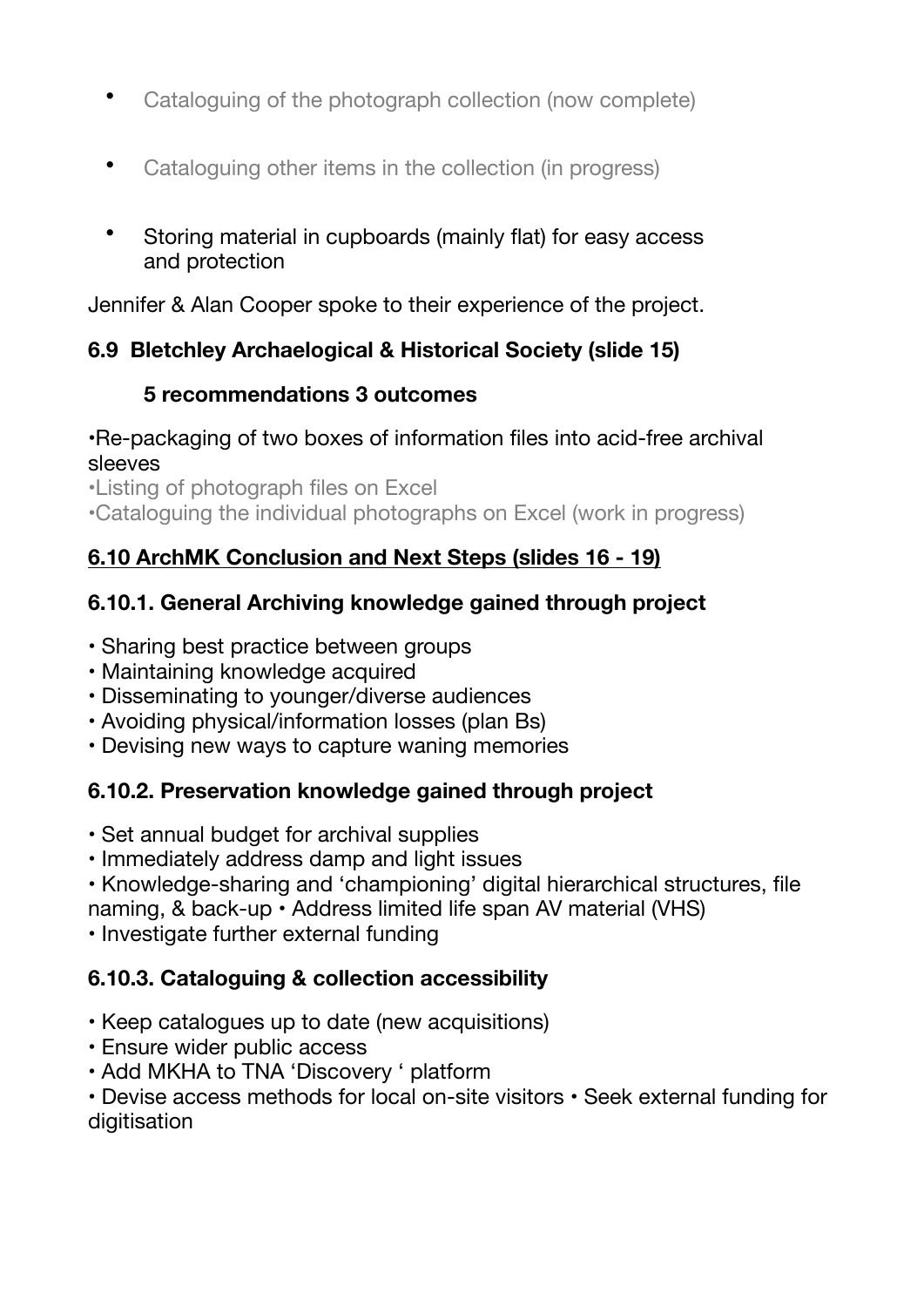## **6.10.4. Next steps project plan:**

- Anna coordinate and admin
- Consider fortnightly surgeries (LA Hut)?
- Robert prepared to support
- Replay Ellie's recordings for P2P sessions
- Address limited life span AV material (VHS)
- Investigate further internal/external funding
- Encourage each project group to mentor others

A number of additional comments were made around the need to protect the availability of historical items in storage when local knowledge and people where no longer available and the potential loss of archived materials stored in vaults that were not the responsibility of a particular group. It was all too easy for items to be lost in these circumstances. It was agreed that this was an area that needed consideration under next steps.

Lynne Cairns highlighted local suppliers who can provide restored metal storage cabinets. Lynne agreed to provide a digital LINK to members. **Action: Lynne Cairns and MKHA**.

A brief discussion was had around how the above groups can assist any new groups wishing to undertake similar training on Arch projects. It is hoped to ascertain what groups would like to undertake this training and then arrange training using the Living Archive Hut facilities. **Action: MKHA**

Catherine McIntyre reminded members that Museum staff are available to help and assist members at any time. **Action: Museum and MKHA**.

## **7. HoD's (slides 20-21)**

### **Heritage Open Days 9-18 Sept 2022 (slide 21)**

This year the national theme is 'Astounding Inventions' somehow connected with somebody or something in your local area and if that cannot be found, an 'Heroic Failure' would also qualify.

MKHA can support your events with smaller 'easier access' grants for those who have been members for 18 months (*see MKHA website for application form etc*).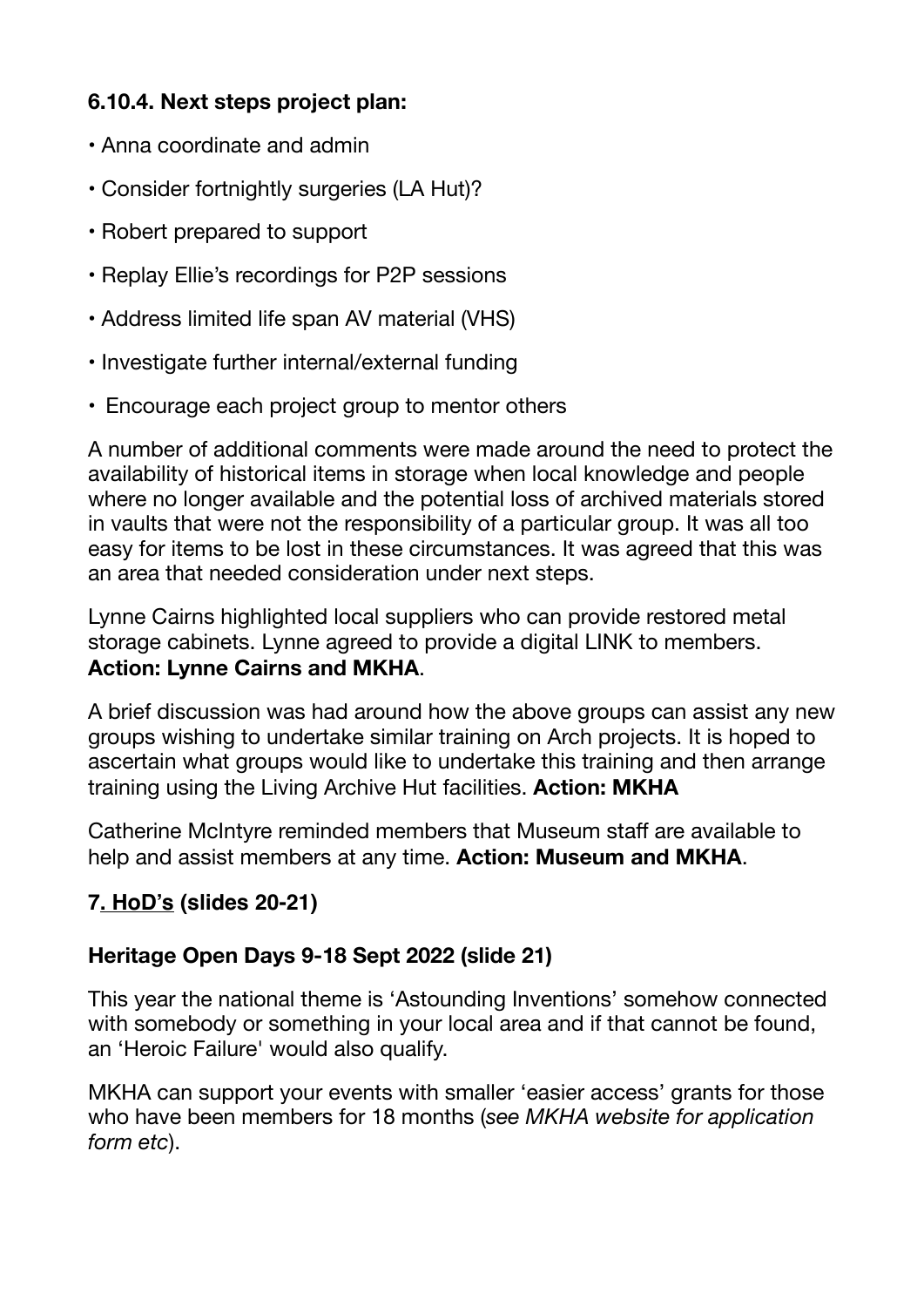## **8. Festival of History (slide 22)**

- This has been rescheduled to the 10/11th June 2023.
- Existing funding has been ring-fenced with more sought. Planning is underway with a meeting in February 2022. Further information to follow.

### **9. Treasurers Report (slide 23)**

- £17,086.98 (Treasurers Account)
- 3,436.01 (Business Bank Account)
- £5,315.60 (Savings Account)

£25,838.59

\_\_\_\_\_\_\_\_\_

\_\_\_\_\_\_\_\_\_

Total (as at 06/01/2022)

*NB: these figures include all payments/costs with regards to ArchMKHA project*

### **10. Grants (slides 24-25)**

### **10.1. Recent Grant completions:**

- Buckinghamshire Gardens Trust : recording important gardens £750
- Roade Local History Society : 'Cutting Remarks' Book publication £750

### **10.2. Grants project in progress:**

• Bucks Archaeological Society : digitising MKAU monographs - £550

*NB: New grant applications are always encouraged particularly for supporting heritage events - such has HoD's and Festival of History; and Also new 'design and print' grants now available (see slide 25)* 

*NNB: MKHA is in process of applying for 2022 grant of £5k.* 

**10.3. Design & print grant (slide 25)** - A grant of up to £500 for qualifying members can be applied for. A simplified application form can be found online. MKHA has teamed up with PMJ Graphics. The grant includes design & printing costs.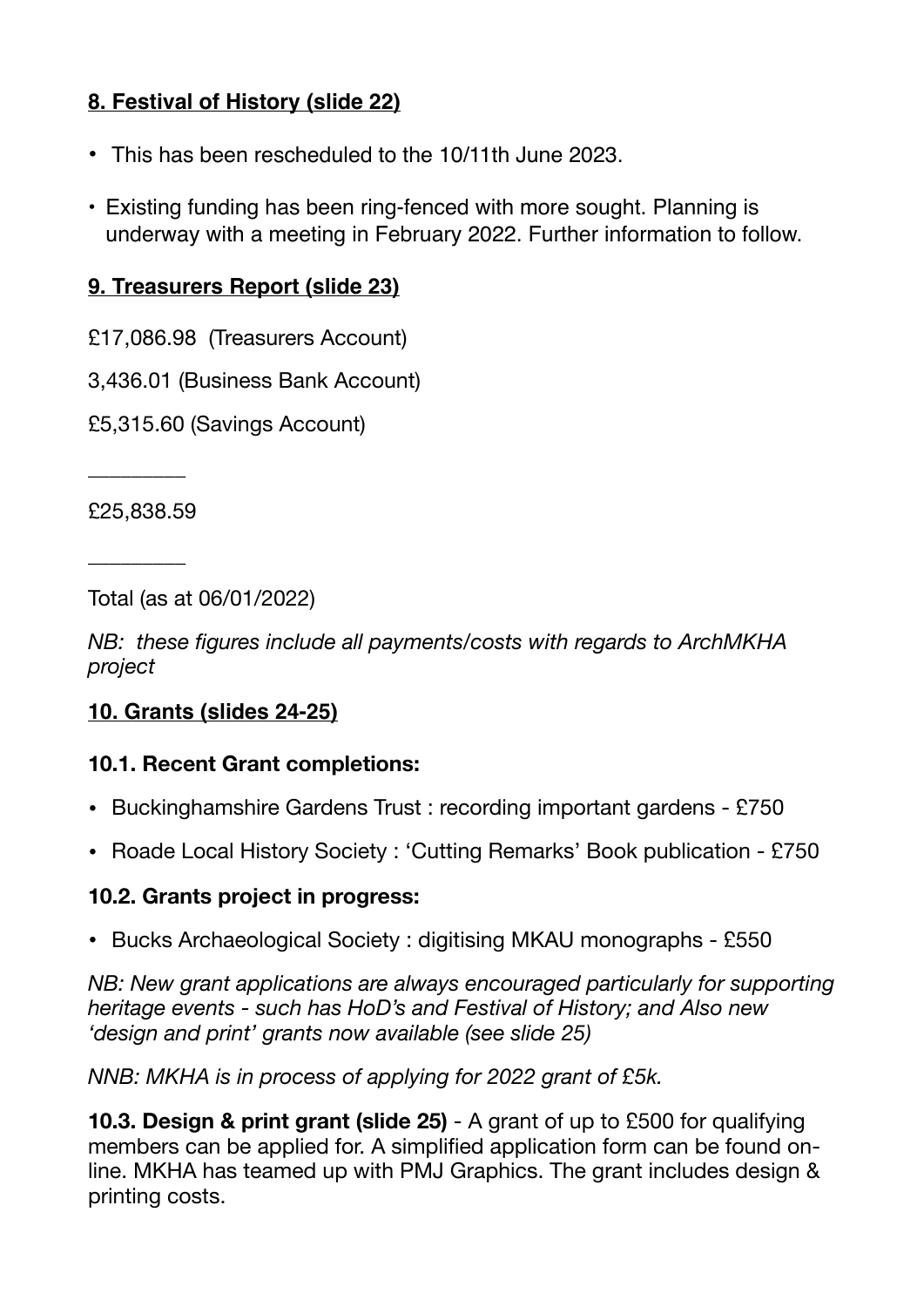## **11. Members Reports (slides 26-33)**

## **11.1. MKCDC (slides 27-29)**

It was noted that the Archive and Reference Library was open to visitors and enquiries about their collections and that there had been a sharp increase of interest recently.

Three new new collections were available on-line:-

- Margaret Powell
- Bernard Madden
- Brian Cudmore

It was also noted that the Hallowen Event tickets sold out with I day.

### **11.2. Buckingham Canal Society (slides 31-32)**

A brief update was given on currant groundworks associated with the Canal Arm at Cosgrove.

### **11.3. Towcester and District Local History Society (slide 33)**

Brian Giggins gave a brief update highlighting the publication of their new book which was produced jointly along with the Historic Towcester Survey. The book is entitled "Exploring Towcester's Hidden Histories" and is on sale for £10. **Further information can be obtained from Brian**.

*NB: MKHA reminded members that grants can be obtained from MKHA possibly up to 50% towards the costs of printing and publishing local historical books like this and recently in conjunction with Roade. Members can contact MKHA direct for more information.* 

### **12. A.o.B**

A recent letter from the Partnerships & Strategy Manger of Bucks Culture was highlighted about the availability of funds for activities to celebrate the Queens Platinum Jubilee in June 2022. Eligible projects can complete an application form for between £750 and £10k. However applications have to be lodged by midday on 14th February 2022 which leave very little time.

Also the Community Foundation are co-ordinating events/grant applications connected with the Queen's Platinum Jubilee in MK. Please contact them direct for further information.